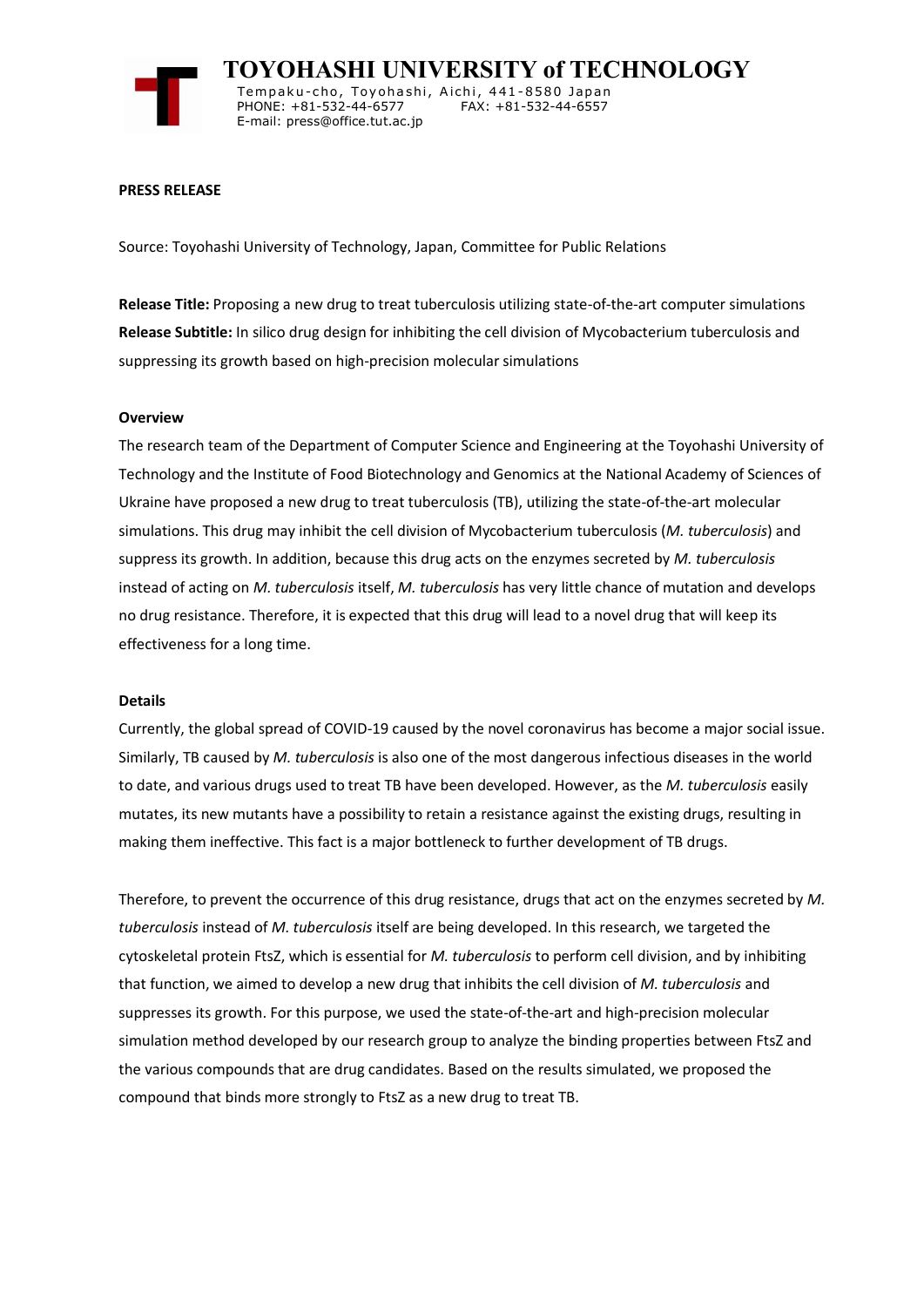

 **TOYOHASHI UNIVERSITY of TECHNOLOGY** Tempaku-cho, Toyohashi, Aichi, 441-8580 Japan<br>PHONE: +81-532-44-6577 FAX: +81-532-44-6557

PHONE: +81-532-44-6577 E-mail: press@office.tut.ac.jp

## **Development Background**

Master's student and lead author of this paper, Shohei Yamamoto, reflects on that time below. "Because the FtsZ protein targeted in this research has many positions where compounds can bind to it, we had difficulty identifying the positions of the FtsZ protein in which the compounds considered as drug candidates would bind most strongly in the molecular simulation. I think that being able to solve this matter led to the proposal of a therapeutic drug for TB."

In addition, the research team's leader, Associate Professor Noriyuki Kurita, recounts how the research began below. "This research is a collaboration with my old friends at the National Academy of Sciences of Ukraine. I remember about five years ago, when I visited a laboratory in Kyiv, Ukraine and was first introduced to a protein called FtsZ, I answered that its structure was too complex and that it would be difficult to investigate its binding properties with drug-like compounds in our molecular simulations. However, my friends asked me several times to start the calculations, and finally our intimate collaboration study started. I think that Eastern European researchers tend to thoroughly pursue difficult research themes even if it takes a long time, and that there are many things that we could learn from how they proceed with their research."

# **Future Outlook**

Currently, we are requesting that the compound proposed in this paper be synthesized in a Ukrainian laboratory and the effects be investigated by cell experiments, but due to the economic situation of the other party, it seems that this will take time to realize. In addition, the molecular simulation method used in this research can be applied to other proteins, and we are currently conducting calculations with the aim of proposing new inhibitors for the proteins of the novel coronavirus.

This research was carried out through an international internship program supported by the Japan Student Services Organization (JASSO), student exchange and research exchange programs between the Toyohashi University of Technology and the Institute of Food Biotechnology and Genomics at the National Academy of Sciences of Ukraine. We would like to thank Professor Yaroslav Blume, Professor Sergey Shulga, and Doctor Karpov Pavel of the National Academy of Sciences of Ukraine for providing valuable information in advancing this joint research.

## **Reference**

"Design of potent inhibitors against bacterial cell-division protein FtsZ: molecular docking and ab initio molecular orbital calculations", Yamamoto, S.; Saito, R.; Nakamura, S.; Sogawa, H.; Karpov, P.; Shulga, S.; Blume, Y.; Kurita, N., Antibiotics, 2020, 9, 846; doi:10.3390/antibiotics9120846.